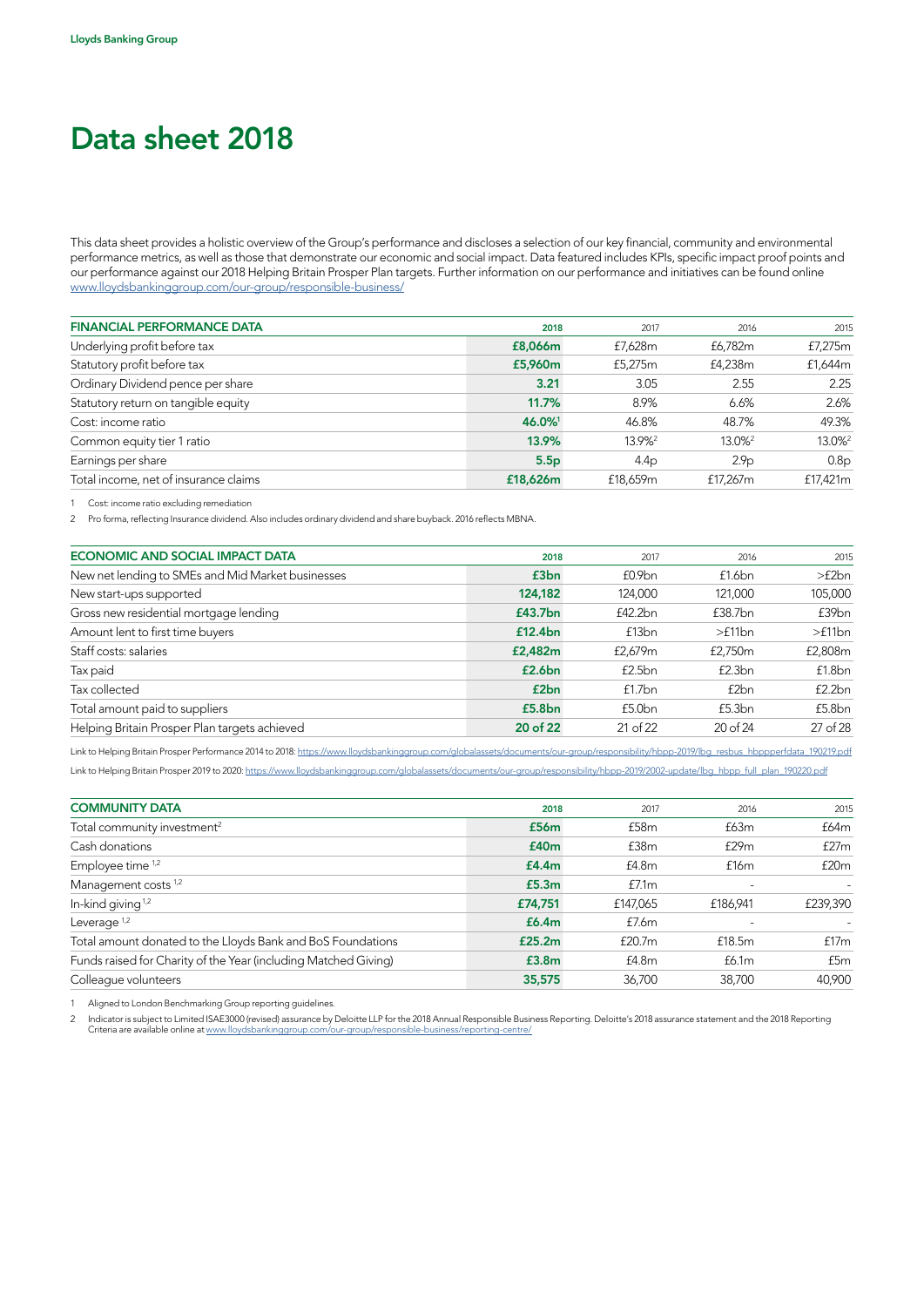## Data sheet 2018

**Continued** 

| <b>PEOPLE DATA</b>                                                                      | 2018   | 2017   | 2016              | 2015   |
|-----------------------------------------------------------------------------------------|--------|--------|-------------------|--------|
| Employees (on a full-time equivalent basis <sup>1</sup> ) at 31 December                | 64,928 | 67,905 | 70,433            | 75,306 |
| <b>UK</b>                                                                               | 64,222 | 67,172 | 69.649            | 74,553 |
| Non-UK                                                                                  | 706    | 733    | 784               | 753    |
| EEI-Employee Engagement Index                                                           | 73%    | 76%    | 71%               | 70%    |
| PEI - Performance Excellence Index                                                      | 80%    | 83%    | 80%               | 79%    |
| Values and Behaviours (% Favourable <sup>2</sup> )                                      | 79%    | 80%    | 78%               | 78%    |
| LEI-Line Management Index <sup>3</sup>                                                  |        | 87%    | 86%               | 85%    |
| Customer Satisfaction - Net Promoter Score                                              | 61.8   | 61.24  | 61.8 <sup>4</sup> | 58.54  |
| FCA reportable complaints (per 1,000 accounts) $- H15$                                  | 3.9    | 4.1    |                   |        |
| FCA reportable complaints (per 1,000 accounts) $- H25$                                  |        | 4.2    | 4.3               |        |
| Average formal learning days per FTE                                                    | 8.0    | 5.6    | 6.0               | 5.7    |
| Percentage of colleagues completed mandatory training on the Codes of<br>Responsibility | 85%    | 87%    | 86%               | 97%    |

1 Employee numbers include PPI; the UK number includes Guernsey, IOM, Jersey and Gibraltar.

2 Our values and behaviours index comprises metrics related to continuous improvement, collaboration, innovation, inclusiveness with a strong focus on customers. We continue to see high<br>numbers of colleagues believing we a

3 Line Management Index number no longer recorded within colleague surveys.

4 Restated to reflect changes in measurement approach.

5 Overall FCA reportable complaints excluding PPI and claims management companies have continued to reduce in 2018. The FCA changed the approach to complaint reporting in June 2016 and<br>historic data is presented since this

| <b>DIVERSITY DATA</b><br>2017<br>2018<br>Percentage of total employees who are female <sup>1</sup><br>58.2%<br>57.9%<br>46.1%<br>46.0%<br>Female managers<br>Female senior managers <sup>2</sup><br>35.3%<br>34.0%<br>Percentage of female Board members<br>$30\%$ <sup>3</sup><br>25%<br>Percentage of female recruits in LBG's graduate programme<br>47%<br>48%<br>Percentage of female recruits in LBG's apprenticeship programme<br>58%<br>54%<br>Percentage of colleagues from an ethnic minority<br>9.5%<br>8.3%<br>9.0%<br>8.3%<br>Ethnic minority managers<br>Ethnic minority senior managers<br>6.4%<br>5.6%<br>Percentage of colleagues who disclose they have a disability<br>$1.7\%$ <sup>4</sup><br>2.6%<br>Percentage of colleagues who disclose they are lesbian, gay, transgender or |       |       |
|------------------------------------------------------------------------------------------------------------------------------------------------------------------------------------------------------------------------------------------------------------------------------------------------------------------------------------------------------------------------------------------------------------------------------------------------------------------------------------------------------------------------------------------------------------------------------------------------------------------------------------------------------------------------------------------------------------------------------------------------------------------------------------------------------|-------|-------|
|                                                                                                                                                                                                                                                                                                                                                                                                                                                                                                                                                                                                                                                                                                                                                                                                      | 2016  | 2015  |
|                                                                                                                                                                                                                                                                                                                                                                                                                                                                                                                                                                                                                                                                                                                                                                                                      | 58.0% | 58.4% |
|                                                                                                                                                                                                                                                                                                                                                                                                                                                                                                                                                                                                                                                                                                                                                                                                      | 45.3% | 45.5% |
|                                                                                                                                                                                                                                                                                                                                                                                                                                                                                                                                                                                                                                                                                                                                                                                                      | 32.4% | 31.0% |
|                                                                                                                                                                                                                                                                                                                                                                                                                                                                                                                                                                                                                                                                                                                                                                                                      | 23%   | 23%   |
|                                                                                                                                                                                                                                                                                                                                                                                                                                                                                                                                                                                                                                                                                                                                                                                                      | 45%   | 46%   |
|                                                                                                                                                                                                                                                                                                                                                                                                                                                                                                                                                                                                                                                                                                                                                                                                      | 56%   | 53%   |
|                                                                                                                                                                                                                                                                                                                                                                                                                                                                                                                                                                                                                                                                                                                                                                                                      | 7.9%  | 6.8%  |
|                                                                                                                                                                                                                                                                                                                                                                                                                                                                                                                                                                                                                                                                                                                                                                                                      | 6.4%  | 6.4%  |
|                                                                                                                                                                                                                                                                                                                                                                                                                                                                                                                                                                                                                                                                                                                                                                                                      | 4.8%  | 3.7%  |
|                                                                                                                                                                                                                                                                                                                                                                                                                                                                                                                                                                                                                                                                                                                                                                                                      | 2.2%  | 1.1%  |
| 2.0%<br>1.7%<br>bisexual                                                                                                                                                                                                                                                                                                                                                                                                                                                                                                                                                                                                                                                                                                                                                                             | 1.5%  | 1.2%  |

1 2017 reporting scope excludes MBNA colleagues, who became part of Lloyds Banking Group plc in June 2017, as their separate grading structure could not be aligned to LBG grades at that point.

Reporting scope: payroll headcount includes established and fixed term contract colleagues, parental leavers, MBNA colleagues and Internationals. Excludes Leavers, Group Non-Executive<br>Directors, contractors, temps, and age assurance statement and the 2018 Reporting Criteria are available online at [www.lloydsbankinggroup.com/our-group/responsible-business/reporting-centre/](http://www.lloydsbankinggroup.com/our-group/responsible-business/reporting-centre/)

3 Data as at 31 December 2018. Amanda Mackenzie joined the Board on 1 October 2018, and Deborah McWhinney retired from the Board on 31 December 2018.

4 Percentage disclosure for disability has reduced due to the implementation of a new HR system in Nov 2018, with differing categories. Not all disability data could be directly mapped across into the new system.

Managers – grade D-E; Senior Managers – Grade F+.

 HR system (Workday). Apart from gender data, all diversity information is based on colleagues' voluntary self-declaration. As a result this data is not 100 percent representative; our systems do not record diversity data for the proportion of colleagues who have not declared this information.

| <b>HEALTH AND SAFETY DATA</b>             | 2018  | 2017  | 2016  | 2015  |
|-------------------------------------------|-------|-------|-------|-------|
| Total recorded accidents involving injury | 1,485 | 1.785 | 1.926 | 2.179 |
| Slips, trips and falls                    | 443   | 544   | 551   | 576   |
| <b>RIDDOR</b>                             | 37    | 50    | 54    |       |